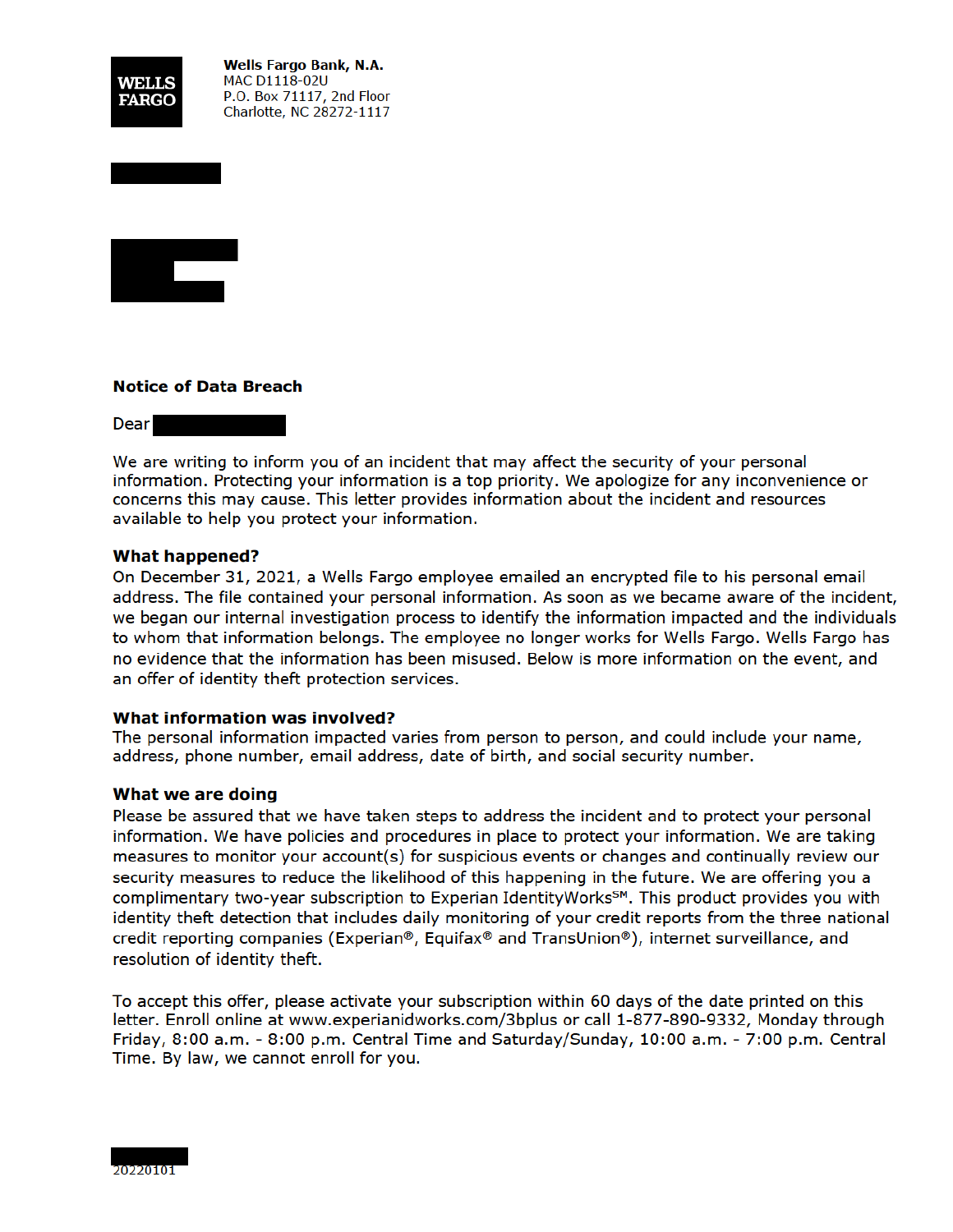You will each be asked to provide the following information for enrollment:

Activation Code:

Engagement Number:

Your social security number, email address, mailing address, phone number, and date of birth

At the end of your free subscription, these services will automatically be canceled, and you will not be billed. Please see additional details enclosed.

### **What you can do**

In addition to enrolling in the Experian IdentityWorks<sup>SM</sup> credit monitoring service, we encourage you to read and follow the enclosed *Tips to Protect Your Personal Information*.

### **For more information**

We are here to help. If you have questions, please call 1-833-704-9394, Monday through Friday, 8:00 a.m. to 10:00 p.m. CST and Saturday and Sunday from 10:00 am to 7:00 pm CST and refer to this letter. For individuals with hearing or speech disabilities, we accept telecommunications relay service calls.

Thank you. We appreciate your business.

Sincerely,

Maribel Swanson Senior Vice President Customer Impact - Compromised Data

**Enclosure** 

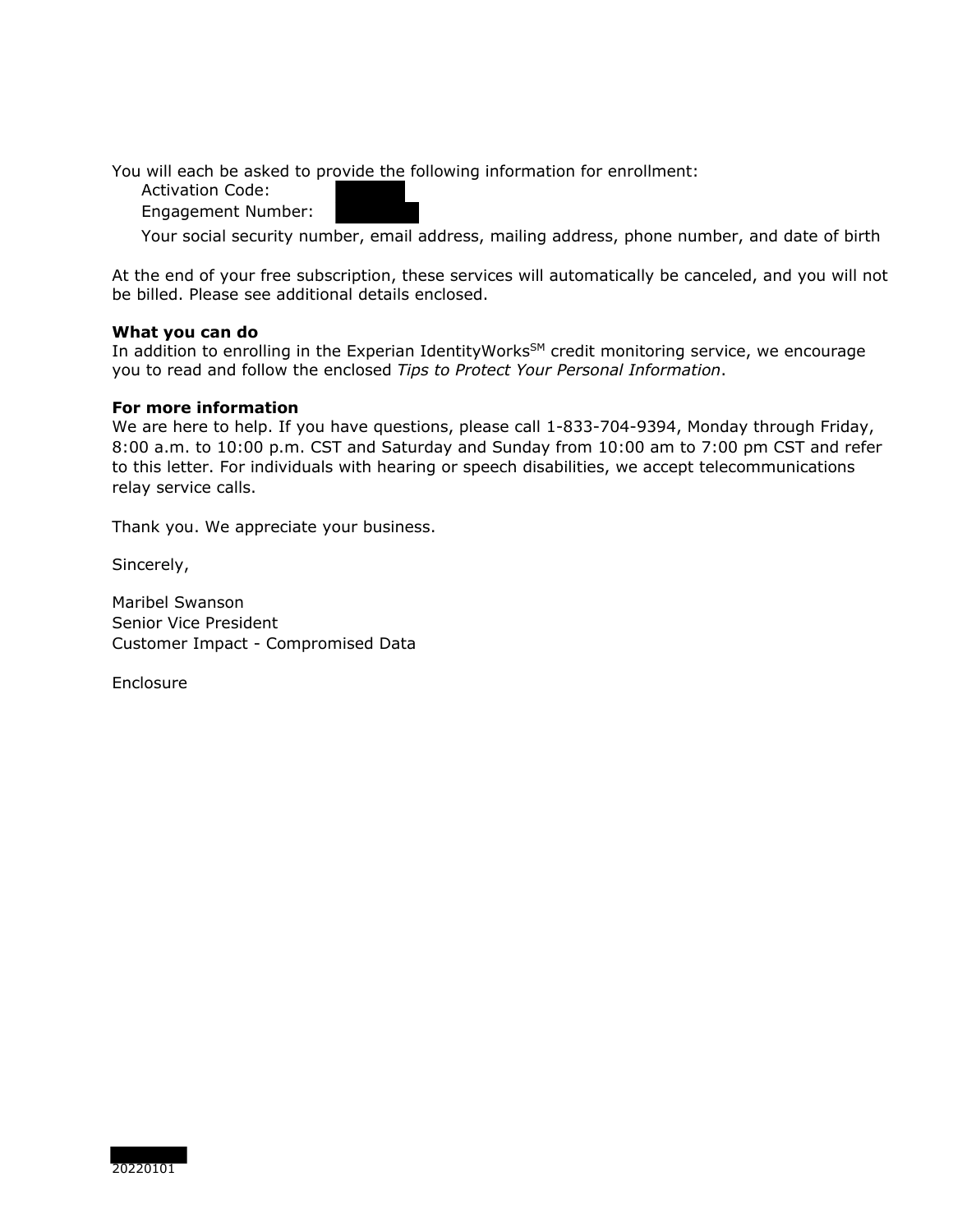# **Tips to Protect Your Personal Information**

## **Credit Monitoring**

## Take advantage of the Experian IdentityWorks<sup>SM</sup> subscription we are offering you.

### Features of Experian IdentityWorks<sup>SM</sup> include:

- **Experian® credit report at signup:** See what information is associated with your credit file. Daily credit reports are available for online members only.\*
- **Identity Restoration:** Identity Restoration specialists are immediately available to help you address credit and non-credit related fraud.
- **Credit Monitoring:** Actively monitors Experian**®**, Equifax**®** and TransUnion**®** files for indicators of fraud.
- **Up to \$1 Million Identity Theft Insurance:** Provides coverage for certain costs and unauthorized electronic fund transfers. \*\*
- **Internet Surveillance:** Technology searches the web, chat rooms & bulletin boards 24/7 to identify trading or selling of your personal information on the Dark Web.
- **Experian's IdentityWorks ExtendCARETM**: You receive the same high level of Identity Restoration support even after your Experian IdentityWorks<sup>SM</sup> membership has expired.

\**Offline members will be eligible to call for additional reports quarterly after enrolling.*

\*\* The Identity Theft Insurance is underwritten and administered by American Bankers Insurance Company of Florida, an Assurant company. Please refer to the actual policies for terms, conditions, and exclusions of coverage. Coverage may not be available in all jurisdictions.

# **Protecting Your Accounts**

Monitor your account statements often (even daily in online banking) to review all charges and transactions. Contact us immediately at 1-800-TO-WELLS (1-800-869-3557) 24 hours a day, and 7 days a week, if you see discrepancies or unauthorized activity on your Wells Fargo accounts. We will carefully review them for reimbursement in accordance with our policies.

If available, consider placing password protection on your Wells Fargo accounts, and do not use any part of your social security number as the username or password. To find out if password protection is available for your accounts, visit any Wells Fargo branch. Or we can help you close these accounts and transfer the money to new accounts. For this option, please call us at 1-800- TO-WELLS (1-800-869-3557), 24 hours a day, and 7 days a week, or visit any Wells Fargo branch.

If your username or email address, with a password or security question and answer that would permit access to an online account were involved, promptly change your username or password and security question or answer, as applicable, or take other appropriate steps to protect online accounts for which you use the same username or email address and password or security question and answer.

Do not write down or share your Personal Identification Number (PIN) number or passwords with anyone.

If you receive suspicious emails that claim to be from Wells Fargo, forward them to **reportphish@wellsfargo.com** and then delete them.

If you have accounts at other financial institutions, please notify them and they can advise you on additional steps to take. For more tips on how to protect your Wells Fargo accounts, please visit **www.wellsfargo.com/privacy-security/fraud**